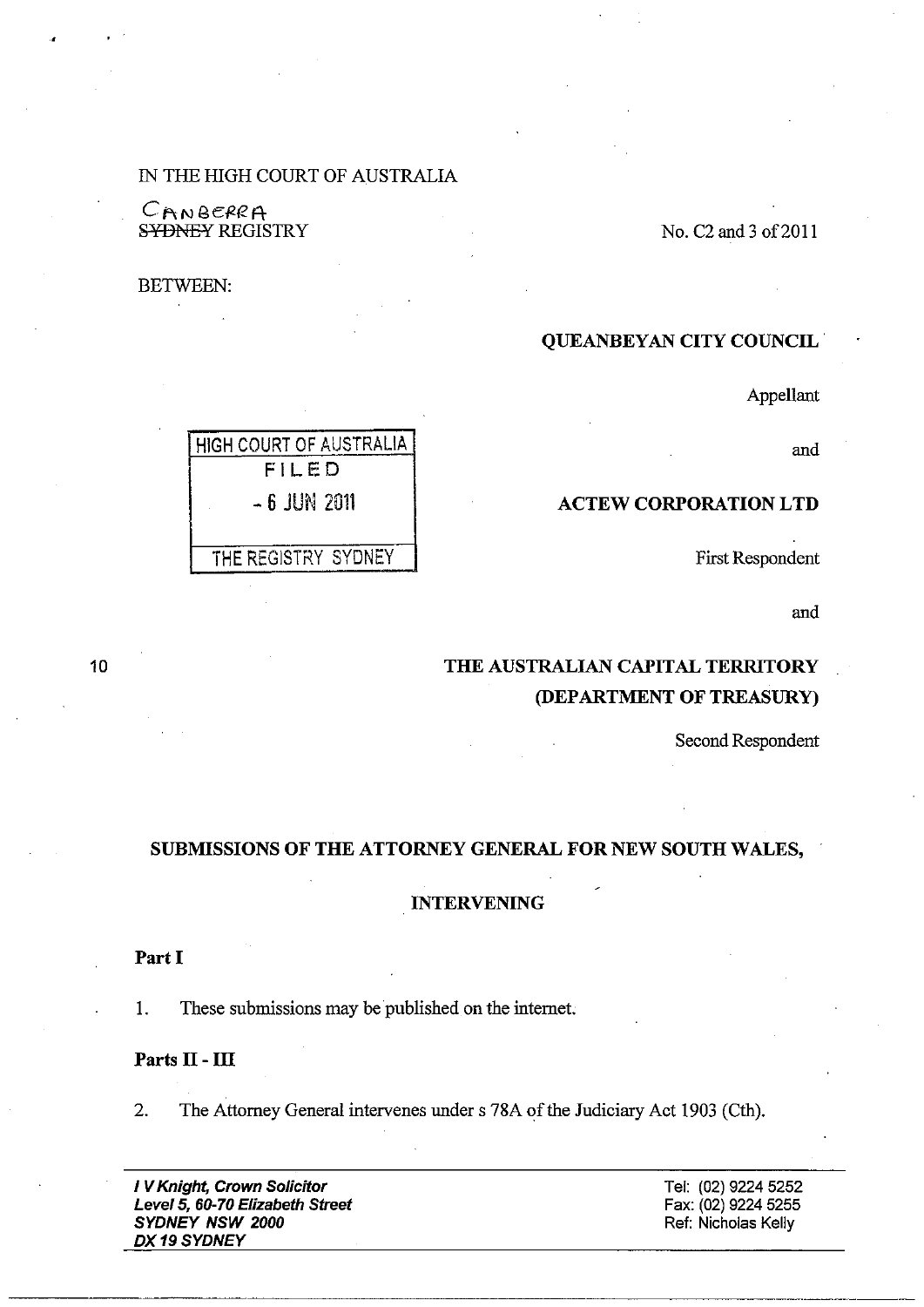## Part IV

3. The applicable constitutional and statutory provisions are sufficiently annexed to the Appellant's submissions.

Part V

4. These submissions are organised as follows:

- $(a)$  background.
- (b) theWAC.
- (c) the UNFT.
- (d) S 90.

#### 10 **Background**

- 5. A Water Abstraction Charge ("the WAC") and a Utilities (Network Facilities) Tax ("the UNFT") were imposed by, or by force of, laws made by the Australian Capital Territory.
- 6. The Territory's legislative powers were and are subject to s 90 of the Constitution: Capital Duplicators Pty Ltd v Australian Capital Territory (1993) 178 CLR 561.
- 7. Section 90 relevantly provides:

On the imposition of uniform duties of customs the power of the Parliament to· impose duties of customs and of excise, and to grant bounties on the production or export of goods, shall become exclusive.

20 8. In Ha v New South Wales (1997) 189 CLR 465 at 499 the majority stated:

... duties of excise are taxes on the production, manufacture, sale or distribution of goods, whether of foreign or domestic origin. Duties of excise are inland taxes in contradistinction from duties of customs which are taxes on the importation of goods. Both are taxes on goods, that is to say, they are taxes on some step taken in dealing with goods.

9. An excise must also be a tax, but the converse does not follow. Further, as discussed below, there are customary indicia and, indeed, contra-indications for when an exaction is a tax, or an excise or both, but that is all they are, namely indications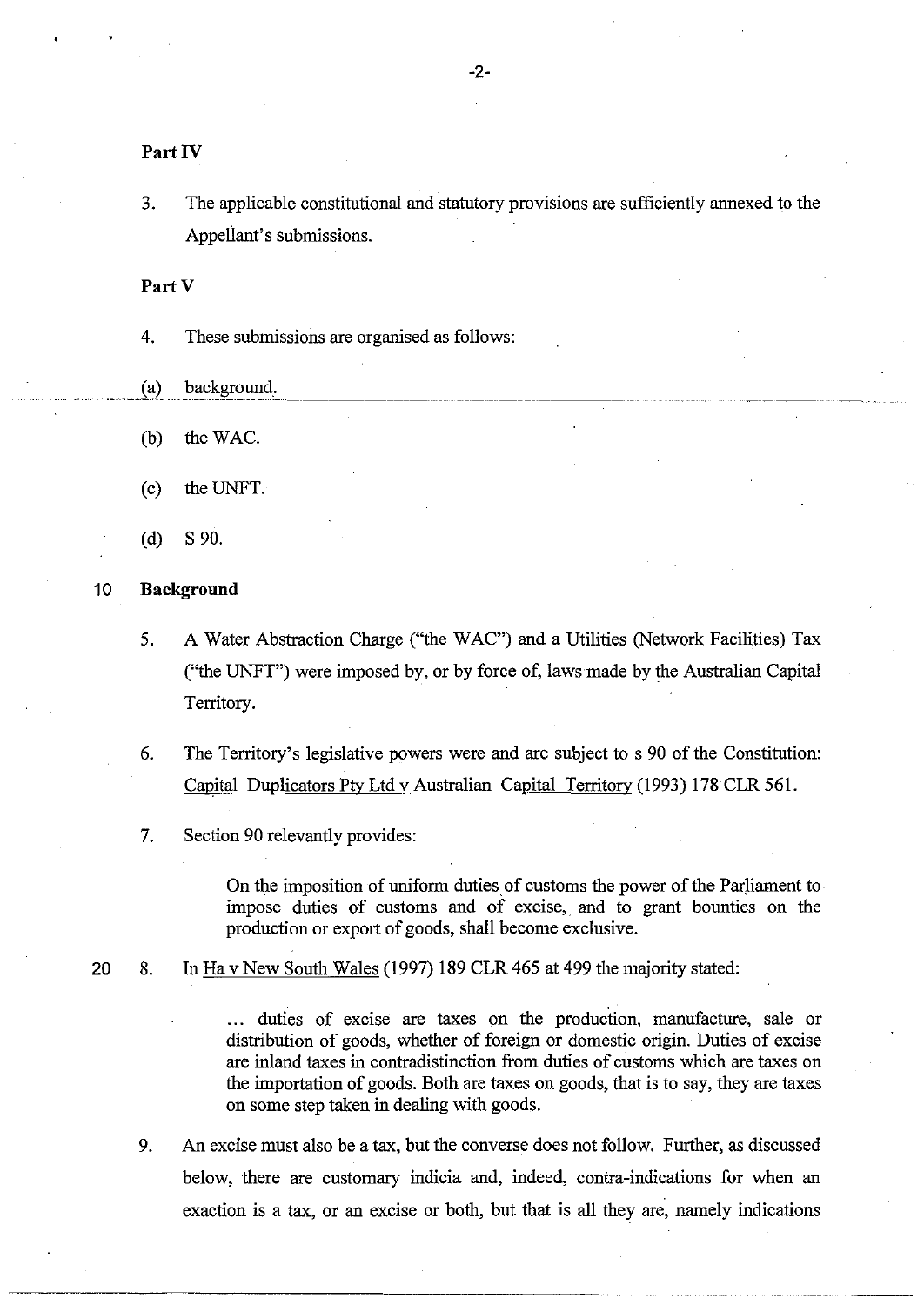which inform the ultimate task of characterisation.

- 10. The primary judge found that:
	- (a) the WAC was not a tax and thus not an excise, essentially because there was a discernible relationship with the value of what was acquired by ACTEW and because the Territory was entitled to realise the underlying value of a commodity, namely water, which it controlled, even though it was also the custodian of it as a limited natural public resource: primary judgment [120], [124]-[126];
- (b) the UNFT was both a tax and a duty of excise given that the Act authorizing 10 that tax was a step in the production, sale and distribution of goods having regard to its terms and its substantive effect and, because it operated as an indirect tax on consumers: primary judgment [141], [162]-[164].
	- 11. The Respondents appealed and the Appellant cross-appealed. The Full Court (Keane CJ, Stone and Perram JJ) allowed the former and dismissed the latter. The Court:
		- (a) unanimously held that the UNFT was not a duty of excise as there was a disconnect between the amount of the tax and both the value and the quantity of water passing through the pipeline: the tax was based on the length of the pipeline, but it was the diameter of the pipe that would determine the value and quantity of the water. It followed that there was an insufficiently close connection with the activity of transporting water for the tax to be treated as an impost on a step in the production or distribution of water: appeal judgment [136]-[138], [152], [160], [180];

(b) by majority (Keane CJ and Stone J, Perram J dissenting) held that the WAC was not a tax and therefore not a duty of excise: appeal judgment [94], [177]. Although the majority agreed that it could *not* be said that there was no discernible relationship between the WAC and the value of the water supplied by the Territory to ACTEW (appeal judgment [87]-[89], [174]-[175]) the reasoning of the majority otherwise diverged in that:

(a) Keane CJ, applying Harper v Minister for Sea Fisheries (1989) 168 CLR 30 314 held that the WAC was a quid pro quo in a voluntary transaction to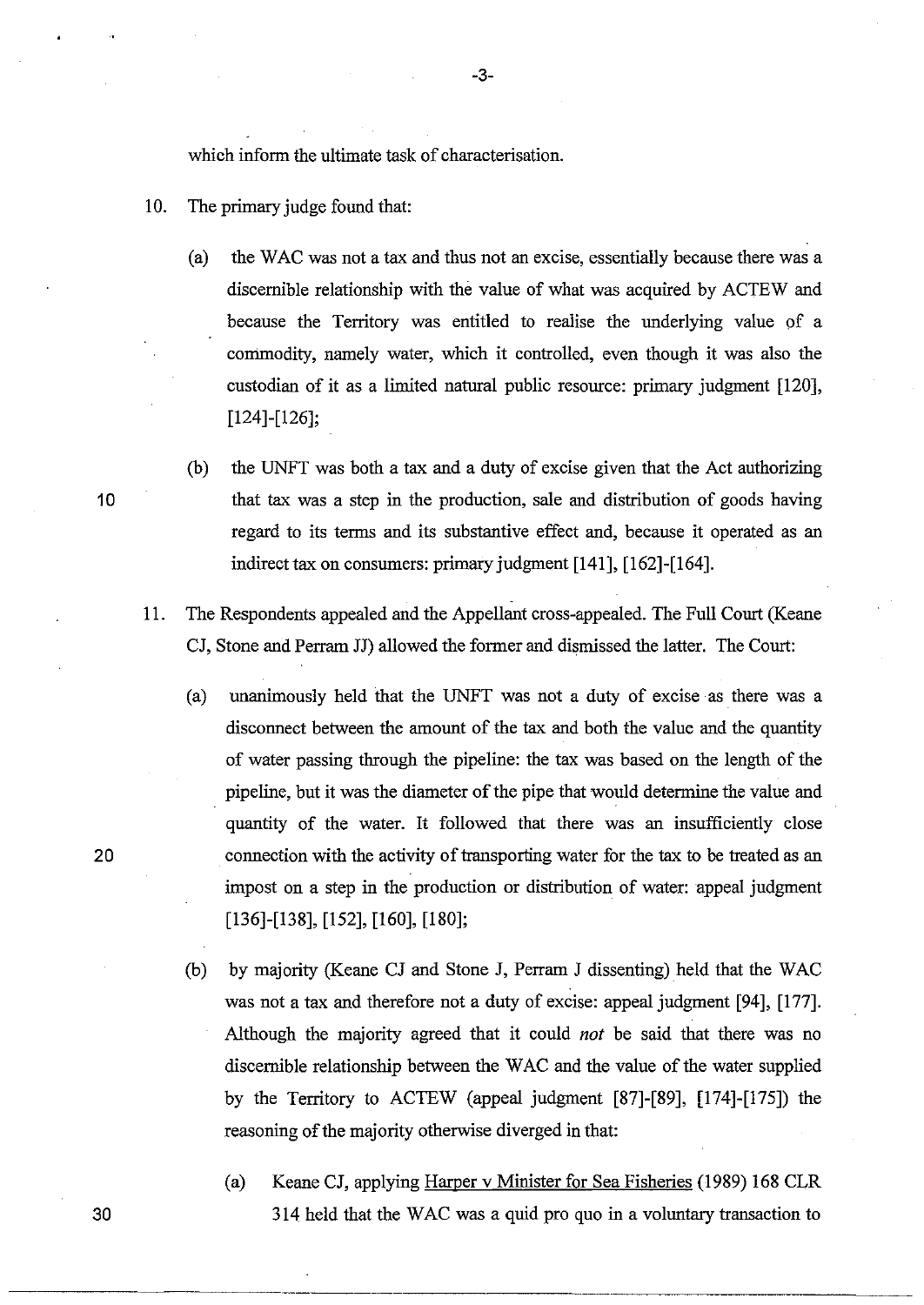acquire a right to an asset derived from public resources, and was sufficiently like a profit à prendre or a royalty to deny its characterization as a tax: appeal judgment [81]

- (b) Stone J, applying Air Caledonie International v Commonwealth (1988) 165 CLR 462, characterized the W AC as a fee for a privilege (being a right to do something, namely take water, which was otherwise forbidden): appeal judgment [168], [176].
- 12. In substance, the Attorney General for NSW submits that the conclusions of the Court below were right for the reasons given both in the judgment of Keane CJ and 10 the submissions of the Second Respondent in this Court.
	- 13. "The first step in the making of [an] assessment of the validity of any given law is one of statutory construction": Gypsy Jokers Motorcycle Club Inc v Commissioner Of Police (2008) 234 CLR 532 at [11].
	- 14. Further, as was said by Brennan CJ, McHugh, Gummow and Kirby JJ in Ha v New South Wales at 498:

When a constitutional limitation or restriction on power is relied on to invalidate a law, the effect of the law in and upon the facts and circumstances to which it relates  $-$  its practical operation  $-$  must be examined as well as its terms in order to ensure that the limitational restriction is not circumvented by 20 mere drafting devices. In recent cases, this Court has insisted on an examination of the practical operation (or substance) of a law impugned for contravention of a constitutional limitation or restriction on power.

15. Accordingly, matters of construction are now addressed.

### The WAC

- 16. The land comprising the Territory, which was surrendered by the State of NSW to the Commonwealth, is vested in the Commonwealth as a Commonwealth Territory: Constitution s 122, cp s 125; Seat of Governmeni (Acceptance) Act 1909 (Cth).
- 17. Since the granting of local self-government in 1988, the Territory Executive has responsibility for the management of "Territory land" in the Territory, and the 30 Territory legislature has had power to make laws with respect to that land: Australian Capital Territory (Self-Government) Act 1988 (Cth) ss 22, 36, 37,

-----------.\_----------

## -4-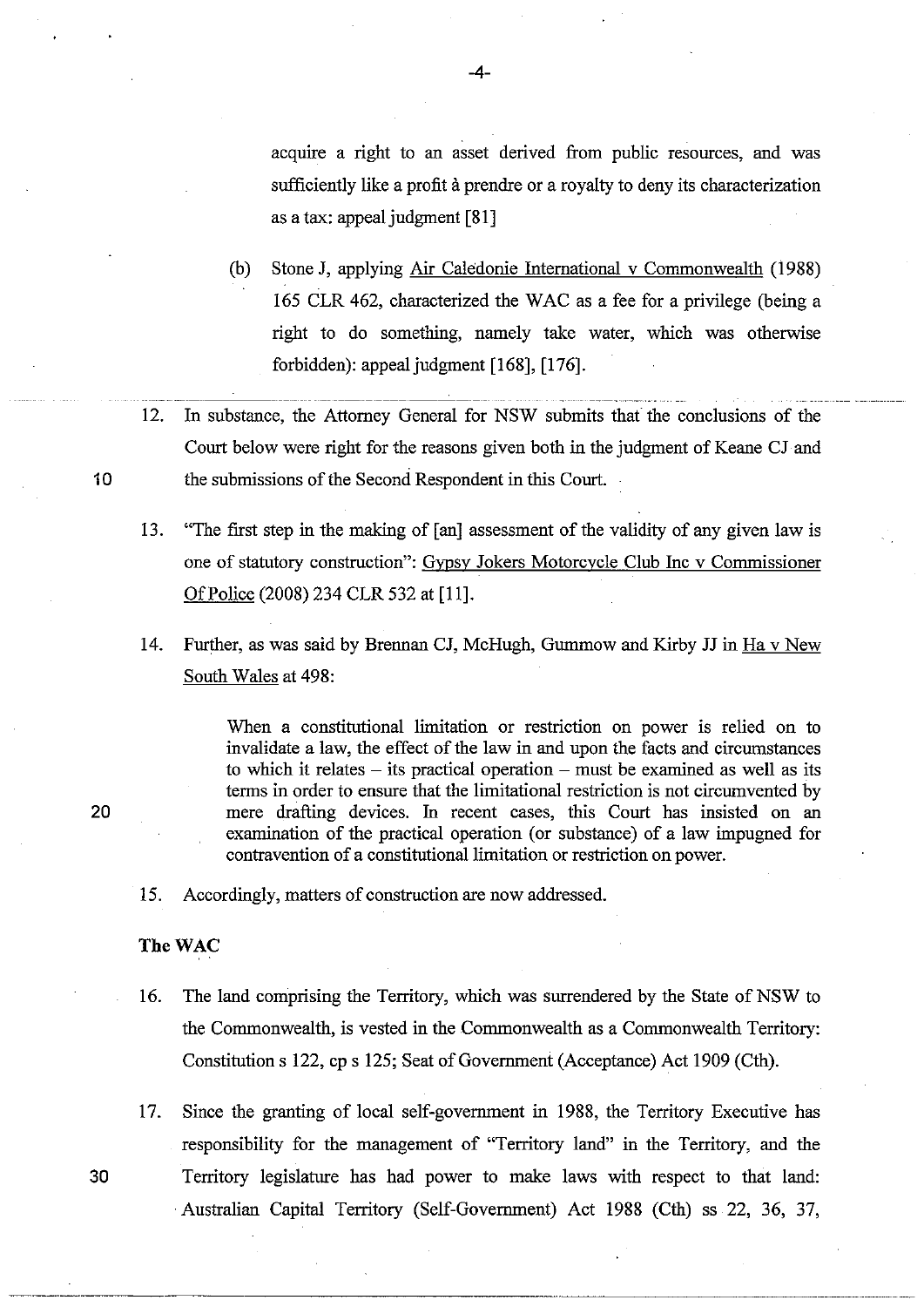Schedule 4; Australian Capital Territory (planning And Land Management) Act 1988, ss 27, 28, 29. (There was and is identical responsibility and power in relation to "water resources": Australian Capital Territory (Self-Government) Act 1988 (Cth) . Schedule 4.)

18. By s 7 of the Water Resources Act 2007 (ACT) the "right to the use, flow and control of all water of the Territory is vested in the Territory"; relevantly that Act's predecessor was in similar terms: Water Resources Act 1998 (ACT) s 13. Each Act continued--a-long-historical-pedigree. Thus, in ICM Agriculture Pty Ltd v Commonwealth (2009) 240 CLR 140 at [54], French CJ, Gurnrnow and Crennan JJ 10 said:

.... The *Water Rights Act* 1896 (NSW) (the 1896 Act) provided: "The right to the use and flow and to the control of the water in all rivers and lakes ... shall ... vest in the Crown." Section 6 of the 1912 Act retained this language. Similar language was adopted in water legislation in other parts of Australia. Of significance for this case is that the vesting of rights to the "use" and "control" of water constituted an exercise of sovereignty in the sense that the rights so vested. were based on the political power of the state. Accordingly, the reasoning of the Full Court of the Supreme Court of New South Wales in *Hanson v The Grassy Gully Gold Mining Co, that the 1896 Act vested in the* 20 Crown the common law rights of riparian owners, is to be preferred ... The assertion of control over water was assumed to include the power to issue licences. (citations omitted)

19. The agreement between the Commonwealth and NSW which is a Schedule to the Seat of Government (Acceptance) Act 1909 (Cth), specifically dealt with those rights, for example providing:

The right of the State or of the residents therein to the use and control of the waters of the Queanbeyan and Molonglo Rivers and their tributaries which lie to the east of the Goulburn to Cooma Railway shall be subject and secondary to the use and requirements of the Commonwealth (which are hereby declared 30 to be paramount) for all the purposes of the Territory ...

20. There was a statutory power to set the WAC, by determination. Thus, as Keane CJ said below:

[14] The 1998 Water Act provided:

- *by* s 33(1) that "a person shall not take water without a licence",
- *by s 35* for the granting of a licence to take water which might be subject to conditions,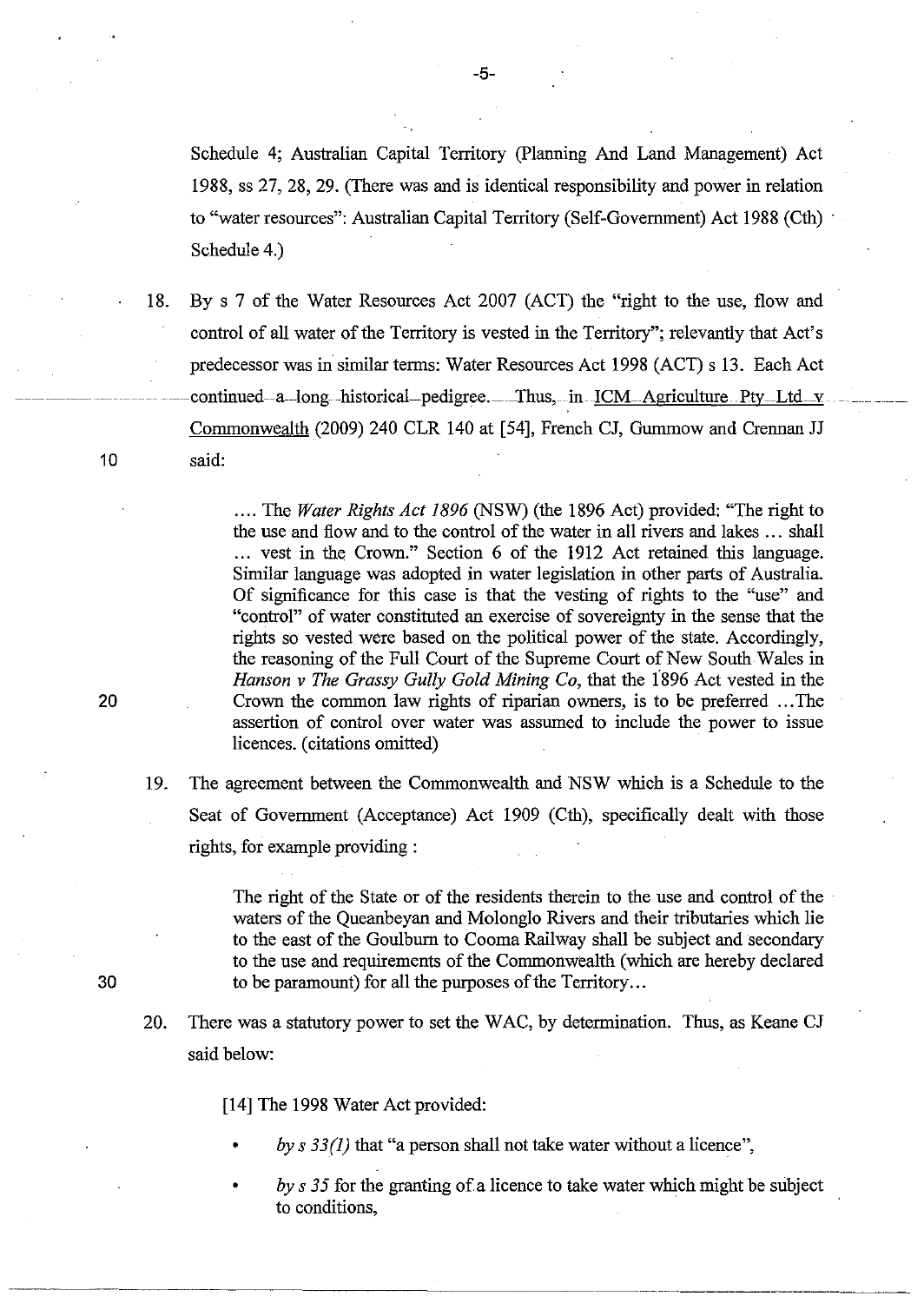- *by* s 78(1) that "The Minister may, in writing, determine fees for this **Act",**
- *by* s 78(3) that "A reference in this section to *afee* includes a reference to a fee that is a tax".

[15] On 1 August 2007, the 1998 Water Act was replaced by the 2007 Water Act. It made, by ss 28, 30 and 31, and s 107, provision to the same effect as the provisions of the 1998 Water Act to which I have referred.

21. It was permissible but not compulsory for the relevant Minister in determining the fee, to have regard to reports from the ACT Independent Pricing and Regulatory 10 Commission, later called the Independent Competition and Regulatory Commission. In the circumstances explained by Keane CJ at appeal judgment [31]:

> ... the ACT government policy was to try to fix the WAC by reference to the. cost of providing water to consumers. That policy was to change in the 2006- 07 financial year. It was this change in policy which led to the QCC's challenge to the validity of the WAC.

22. The Appellant attacked the increase of 30c per kilolitre (c/kl) from 1 July 2006 which took the WAC to 55 $c/k$ l and then 51 $c/k$ l (it being accepted that this last charge was revenue neutral and unobjectionable: appeal judgment [38]). That charge was imposed upon the Respondent, ACTEW, as the holder of the relevant water 20 licence, and was passed on to the Appellant: appeal judgment [9], [13].

23. It was in these circumstances that Keane CJ stated that:

[81] I consider that the WAC is best regarded as a payment exacted as the quid pro quo in a voluntary transaction to acquire a right to an asset from public resources. It is sufficiently akin to a profit à prendre or a royalty that it can not properly be described as a tax.

24. It is noted that in R v Toohey; Ex parte Meneling Station Pty Ltd (1982) 158 CLR 327 at 344 Mason J, with whom Brennan J agreed, adopted the following definition of a profit à prendre:

> ... a profit à prendre confers a right to take from the servient tenement some . part of the soil of that tenement or minerals under it or some of its natural produce, or the animals ferae naturae existing upon it... *(Alfred F. Beckett Ltd.*) *v.Lvons(1967)* 1 Ch 449, at p 482, per Winn L.J.)

#### **TheUNFT**

25. Section 8 of the Utilities (Network Facilities Tax) Act 2006 (ACT) states: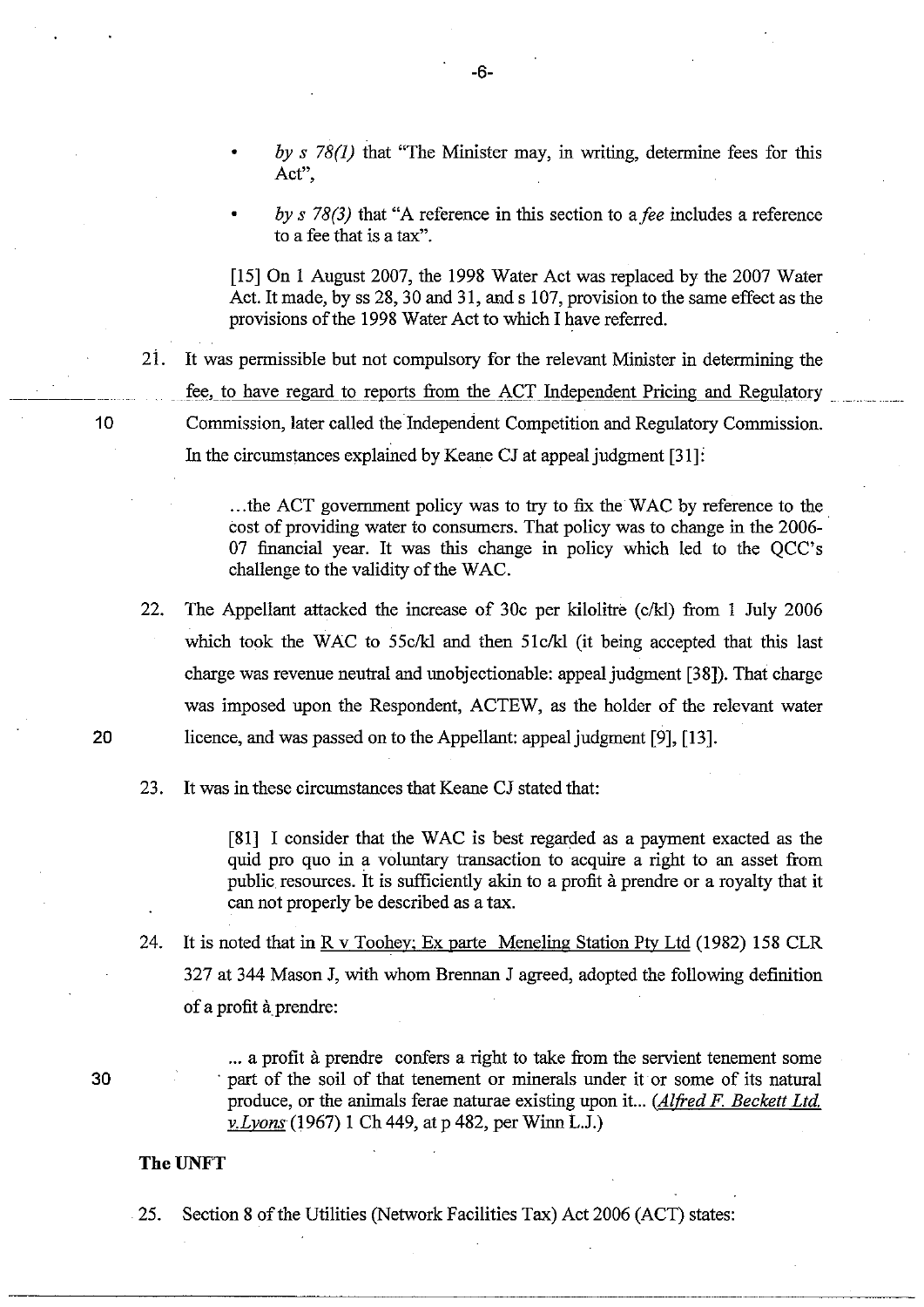The owner of a network facility on land in the ACT is liable to pay tax in relation to the facility at the rate worked out as follows: determined rate x route length.

26. Notably, a "network facility", which is part of the infrastructure of a utility network, can relate to utilities including water, gas, electricity .and sewerage. It does not include a facility for which in whole or part there already exists a right attached to the land, such as a lease or licence, to use the facility on the land. (In this respect, there is a significant difference compared to the legislation in Hematite Petroleum Pty-Ltd-v-Victoria-(1983) 151-CLR-599-where the-pipeline-licensees already had a 10 permit to operate the pipelines and the fee attached to the licence not the anterior permit.)

27. These matters led Keane CJ to find that:

[136] The UNFT is distinguishable from the licence fee under consideration in Hematite in ways that show that the UNFT is not an impost on a step in the production or distribution of water. In this regard:

*first*, the UNFT is payable by the owner of the network, not by the operator of the network;

secondly, the UNFT is imposed by reference to the conferral of the right to use and occupy land on which its facility is situated: this is not a case like *Hematite* where, as Mason J observed, the taxpayer was otherwise entitled to use the facility in question;

*thirdly*, the quantum of the tax is referable to the length of land occupied;

- *fourthly,* the quantum of the UNFT is not explicable "only on the footing that it is imposed in virtue of the quantity and value" of the water supplied by ACTEW to consumers;
- *fifthly*, payment of the fee is not a condition upon the transportation of water; and
- *sixthly,* the UNFT does not select the water network for discrimination so as to warrant the conclusion that the tax is upon the water carried in the network.

[137] ... The quantum of the UNFT is fixed without any evident regard to the quantity or value of the water which mayor may not pass through the network. In this case, there is not only no arithmetical relationship between the UNFT and the quantity or value of water which passes through the network, there is no relationship *at all* between the UNFT and the quantity or value of water which passes through the network.

20

30

---------------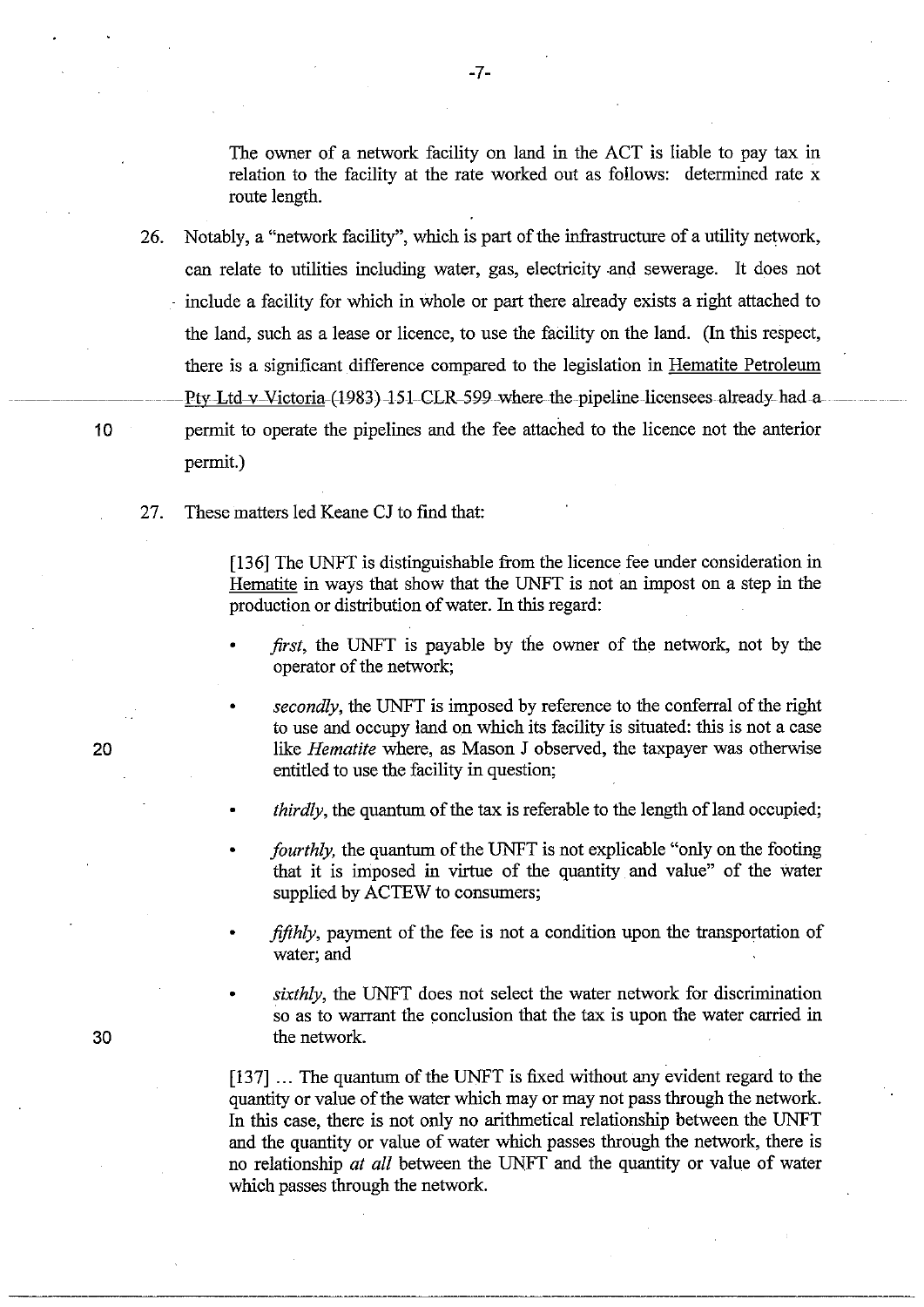$[151]$  ... the quantum of the UNFT has no natural relationship with the amount or value of water which may be distributed through the facility. The amount or volume of water so transported depends not upon the length of the pipeline of the facility but upon its diameter.

28. Stone and Perram JJ agreed, the latter adding that:

[180] ... in *Hughes and Vale Ply Ltd* v *New South Wales* (1953) 87 CLR 49 the High Court held that a charge levied on road hauliers which was calculated by reference to the potential load which could be carried by a truck and the number of miles travelled was not a duty of excise. Such an arrangement ··· .. --1 0 -....appears.indistinguishablefrom.thdJNELaUhe.leYeLof.principle\_- hoth...are\_. \_\_ . taxes on the extent of transportation infrastructure. So long as the tax is levied by reference to the extent of transportation infrastructure it will not, generally speaking, be an excise. It will become an excise when it is imposed not by reference to the infrastructure's extent but instead by reference to that which is transported. It is the difference between a tax on the transporter and a tax on the transported; between carrier and carried.

**Section 90** 

*General Matters* 

29. In Airservices Australia v Canadian Airlines International Limited (2001) 202 CLR 20 133 Gummow J conveniently summarised many of the basal legal principles which

arise on these appeals, saying:

[436] To determine the character of a law imposing a monetary burden, Latham CJ in *Matthews* v *Chicory Marketing Board (Vict)* stated that the following positive and negative attributes, if they all be present; will suffice to stamp an exaction of money with the character of a tax: "a compulsory exaction of money by a public authority for public purposes; enforceable by law, and ... *not a payment for services rendered' ...* 

[437] In *Air Caledonie International* v *The Commonwealth,* the Court commented upon Latham CJ's statement in three respects:

"The first is that it should not be seen as providing an exhaustive definition of a tax ... The second is that, in *Logan Downs Ply Ltd* v *Queensland,* Gibbs J made explicit what was implicit in the reference by Latham CJ to 'a payment for services rendered', namely, that the services be 'rendered to'  $$ or (we would add) at the direction or request of  $-$  'the person required' to make the payment. The third is that the negative attribute  $-$  'not a payment for services rendered' - should be seen as intended to be but an example of various special types of exaction which may not be taxes even though the positive attributes mentioned by Latham CJ are all present."

Turning to the third proposition, the Court then considered the character of a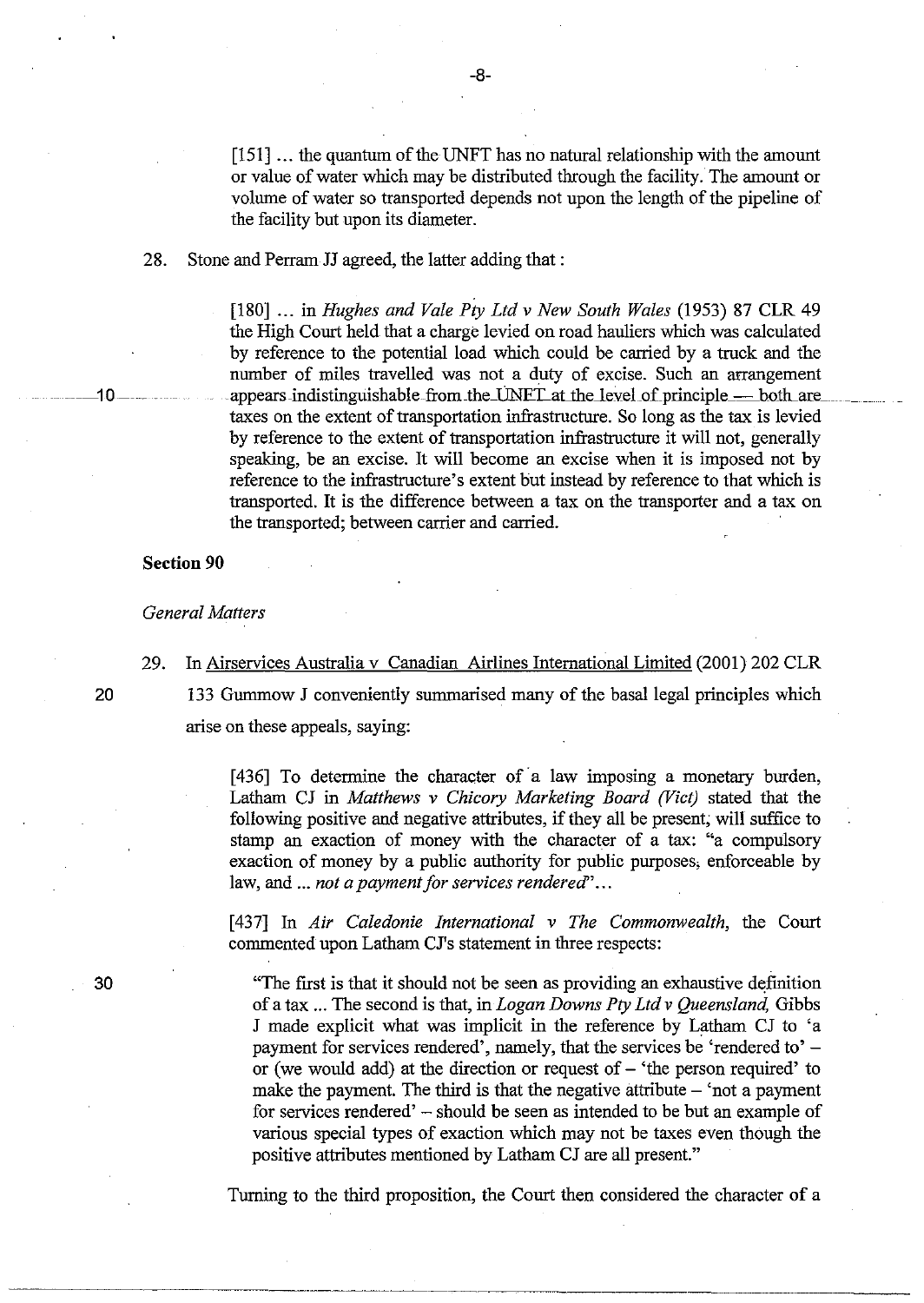law which, whilst nonetheless satisfying the positive attributes mentioned by Latham CJ, did not constitute a tax:

"Thus, a charge for the acquisition or use of property, a fee for a privilege and a fine or penalty imposed for criminal conduct or breach of statutory obligation are other examples of special types of exactions of money which are unlikely to be properly characterized as a tax notwithstanding that they exhibit those positive attributes. On the other hand, a compulsory and enforceable exaction of money by a public authority for public purposes will not necessarily be precluded from being properly seen as a tax merely because it is described as a 'fee for services'. If *the person required to pay the exaction is given no choice about whether or not he acquires the*  services and the amount of the exaction has no discernible relationship with the value of what is acquired, the circumstances may be such that the *exaction is, at least to the extent that it exceeds that value, properly to be seen as a tax. "* 

*The WAC and* s *90* 

30. The conclusion of Keane CJ in relation to the WAC is correct.

- 31. First, the fact that a law operates to raise, or directly authorise the raising of, revenue is a necessary but of itself insufficient indication that it amounts to a tax: Harper v 20 Victoria (1966) 114 CLR 361 at 377; Airservices Australia at [91].
	- 32. Second, the statutory imposition of a charge by a State or Territory for acquisition by another person of property the State or Territory owns – for example, timber, sand, or  $coal - or a public resource it controls, such as water, stands outside the$ prohibition contained in s 90 of the Constitution. Such charges are, or are sufficiently analogous to, royalties or profits à prendre.
	- 33. Keane CJ correctly stated that "[n]o decision of the High Court supports the proposition that a charge by a public authority for the acquisition of a public resource in the control of the public authority is a tax.": appeal judgment [58].
- 34. Just as Perram J reserved for an occasion on which it might squarely arise the 30 question "whether an impost on water, air or light can ever be a tax on goods": appeal judgment [199], so, the Attorney General for NSW, would wish to reserve the right to argue that question in another case.
	- 35. Third, equally, a *voluntary* payment of money in order to acquire rights in the nature of property is not to be characterised as a tax.

-------------------------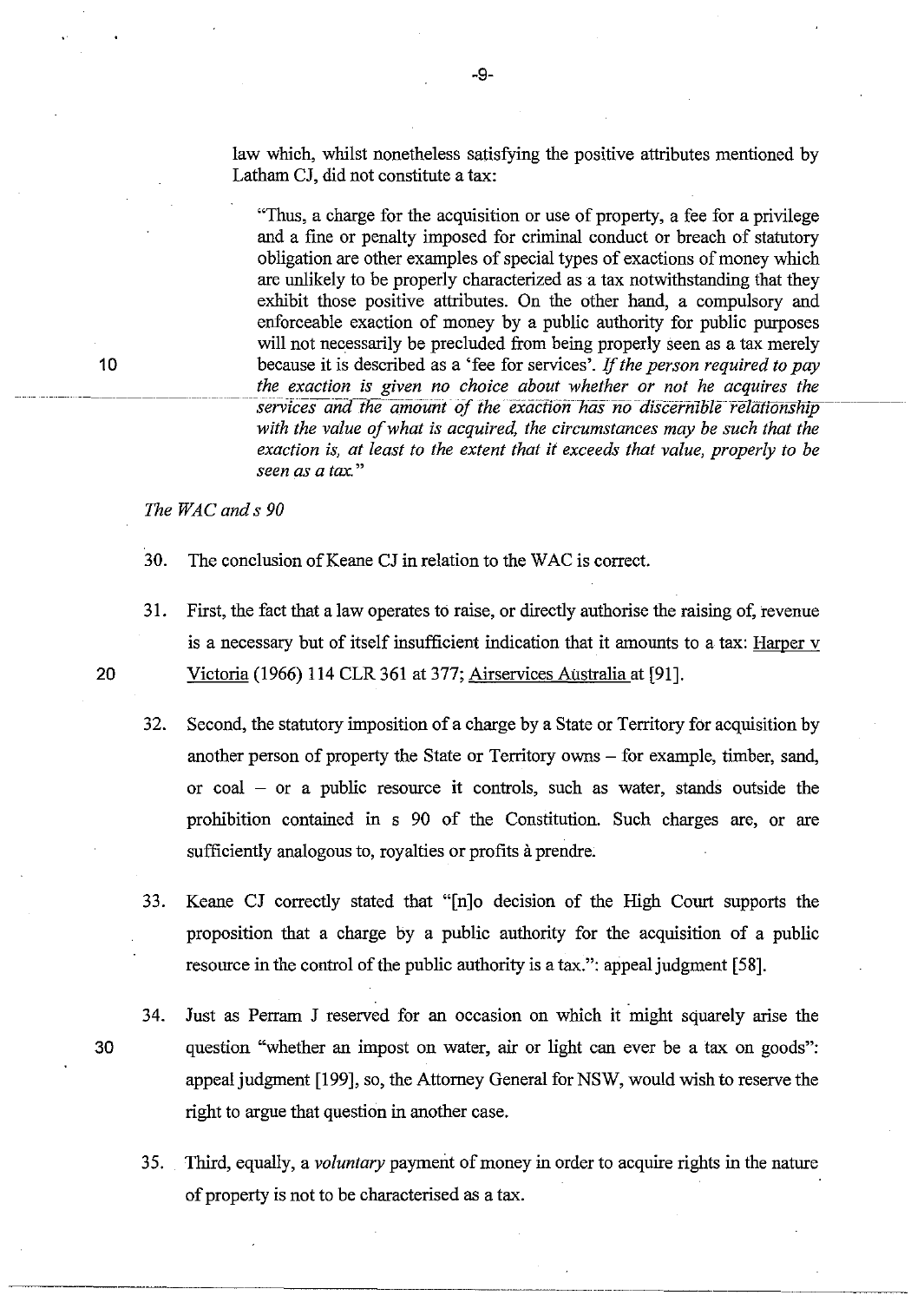36. As already noted, the Court said in Air Caledonie International at 467:

If the person required to pay the exaction is given no choice about whether or not he acquires the services and the amount of the exaction has no discernible relationship with the value of what is acquired, the circumstances may be such that the exaction is, at least to the extent that it exceeds that value, properly to be seen as a tax.

- 37. Here, ACTEW was not legally obliged by the relevant statutory provisions to purchase any water, although it was perhaps politically obliged to do so: appeal  $\mu$  judgment [65]: that does not amount to being given no choice.
- 10 38. Further, the concept of a compulsory exaction in this area of the law sits uneasily with the fact that ACTEW was effectively owned and controlled by the Territory: cp Second Respondent's submissions paragraphs 50-52.
	- 39. Fourth, no case decides that "a state or territory government imposes an excise by charging a price for the voluntary supply of a resource in its stewardship.": appeal judgment [73].
	- 40. Fifth, in contrast, there is a compelling analogy with the facts in Harper v Minister for Sea Fisheries, suggesting that the WAC was analogous to a royalty or profit a prendre: appeal judgment [73]. As Brennan J made clear in that case, formal title to the resource as property was not required. His Honour stated at 335:
- 20 A limited natural resource which is otherwise available for exploitation by the public can be said truly to be public property whether or not the Crown has the radical or freehold title to the resource. A fee paid to obtain such a privilege is analogous to the price of a profit à prendre; it is a charge for the acquisition of a right akin to property. Such a fee may be distinguished from a fee exacted for a licence merely to do some act which is otherwise prohibited (for example, a fee for a licence to sell liquor) where there is no resource to which a right of access is obtained by payment of the fee.
	- 41. Sixth, as Stone J noted:
- 

[173] In *Harper*, neither the joint judgment of Mason CJ, Deane and Gaudron 30 JJ nor the judgment of Brennan J, makes any reference to the need for a nexus between the fee and the value of what is obtained in return.

42. To the extent it then remains an issue, it has not been established by the Appellant that there is an absence of *any* discernable relationship between the WAC and the value of the water. In this regard, the Attorney General for NSW adopts the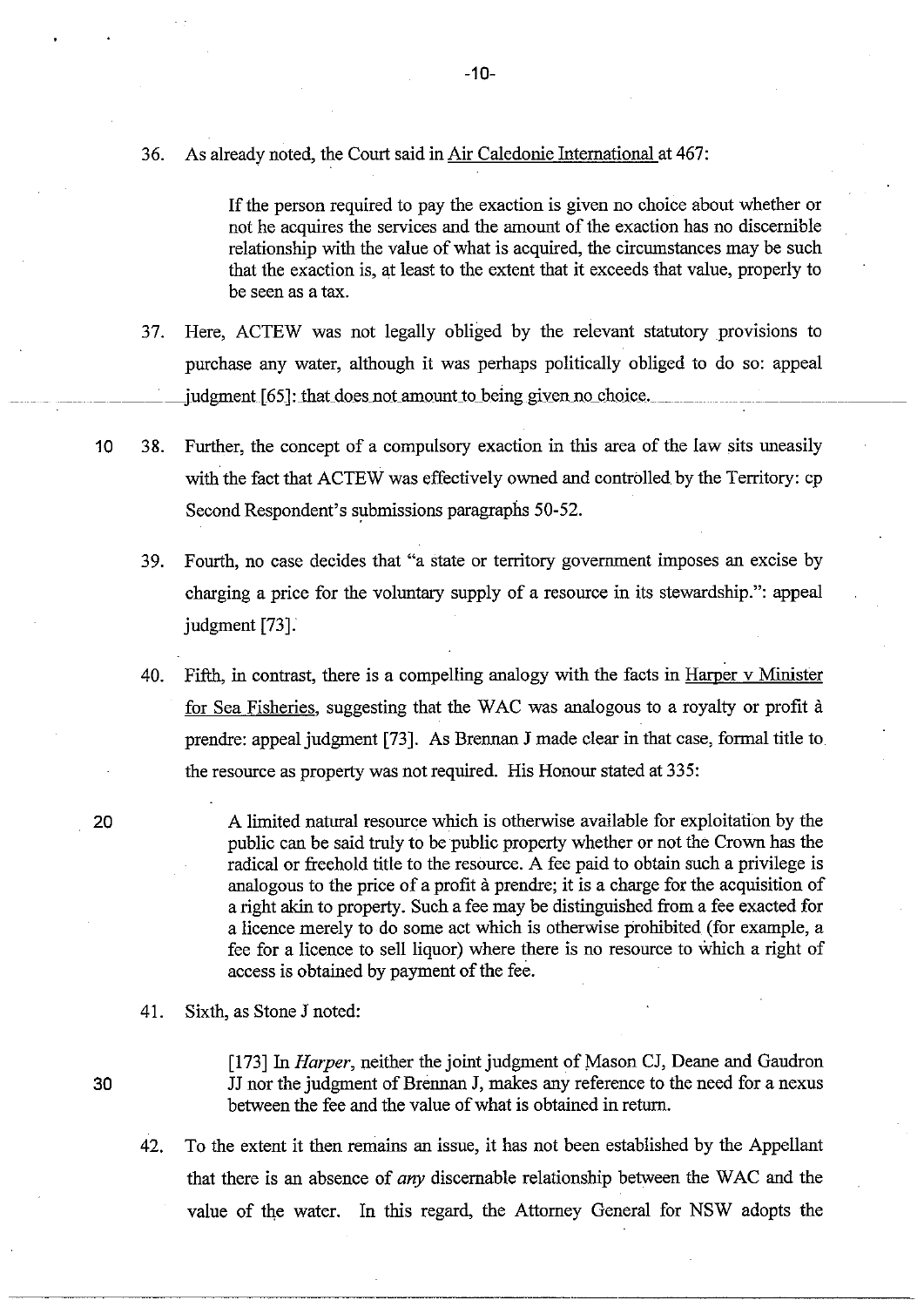submissions of the Second Respondent at paragraphs 29-47.

# *The UNFT and* s *90*

- 43. Plainly the description of the UNFT as a "tax" tends to suggest that it is. Bearing that in mind, the first question (although the Full Court did not need to deal with it) is whether the UNFT is a charge for the privilege of use and occupation of property rather than a tax. The second is whether, if it is a tax, it is nevertheless not an excise.
- 44. As the Respondents convincingly demonstrate in their submissions, the UNFT is indeed a charge for the right to use and occupy, or continue to use and occupy, 10 "Territory land" (but not "National land") in the Territory, so that the components of a utility network  $-$  in this case water, but no doubt the principles are equally applicable to sewerage and electricity networks - can be installed, operated, replaced and maintained.
	- 45. The UNFT is thus "a charge for the acquisition or use of property [or], a fee for a privilege ... [being] examples of special types of exaction of property which are unlikely to be properly characterised as a tax...": per the Court in Air Caledonie International at 467. Accordingly, despite its description, the better view is that the UNFT is not a tax.
- 46. As to the second question, the issue is whether the Appellants have established that 20 the UNFT is imposed on a step in the production or distribution of goods – which are assumed for the purposes of this case to include water ~ for s 90 purposes, rather than a tax on ownership, use or occupation of land, which has never been held to contravene s 90.
	- 47. Inevitably, comparisons must be made with the somewhat extreme facts in Hematite. The points of distinction identified by Keane CJ and quoted from above are persuasive.
- 48. Further, in Hematite, this Court found that in substance there was an exaction upon the hydrocarbons being transported. Under the UNFT it is not the volume or value of the water in the network which is being made the subject of the exaction, it is the 30 mode of transport measured by its extent: the statute calculates it as "determined rate